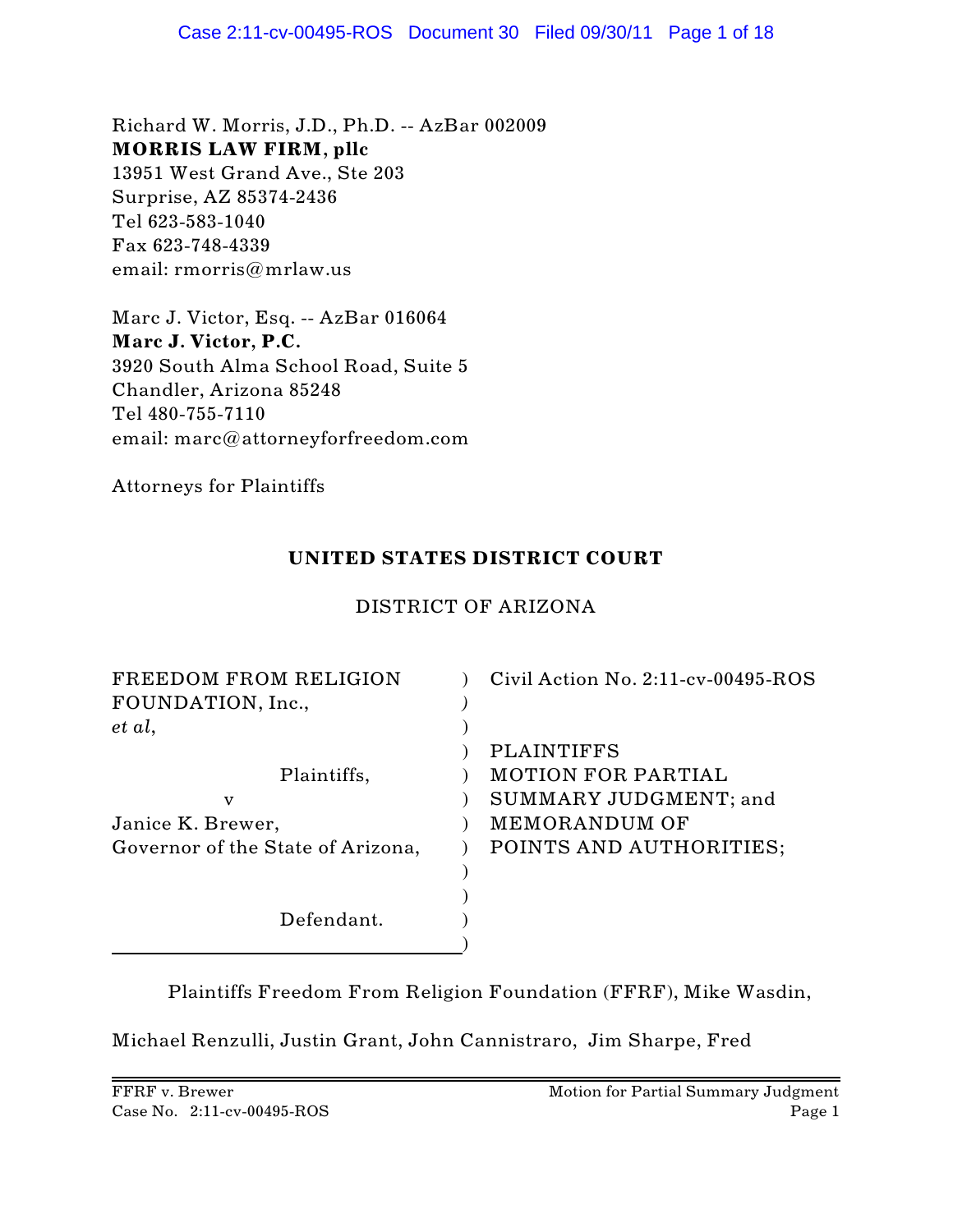Greenwood, Crystal Keshawarz, and Barry Hess, (collectively FFRF or Plaintiffs) move the Court for an order granting partial summary judgment against Defendant Brewer on the Plaintiffs' Complaint, ruling (1) Plaintiffs have standing to bring this lawsuit; (2) prayer is inherently a religious activity; (3) prayer has no secular purpose; and (4) the proclamation by Defendant Brewer of the Arizona Days of Prayer have no secular purpose.

Partial summary judgment is proper in this case because there is no genuine issue of any material fact and because FFRF is entitled to judgment as a matter of law on these issues. Fed.R.Civ.P. Rule 56(a),(c).

This motion is based on the attached Memorandum of Points and Authorities, the attached Plaintiffs' Statement of Uncontroverted Facts ("PSUF"), the exhibits and declarations attached to PSUF.

The Motion also relies on all pleadings and filings to date in this action, all matters of which the Court must or may take judicial notice, and all other matters that may be brought to the Court's attention prior to or at the hearing on the Motion.

Date: September 30, 2011. Morris Law Firm, pllc

/s/ *Richard W. Morris*

By: Richard W. Morris, J.D., Ph.D. Attorneys for Plaintiff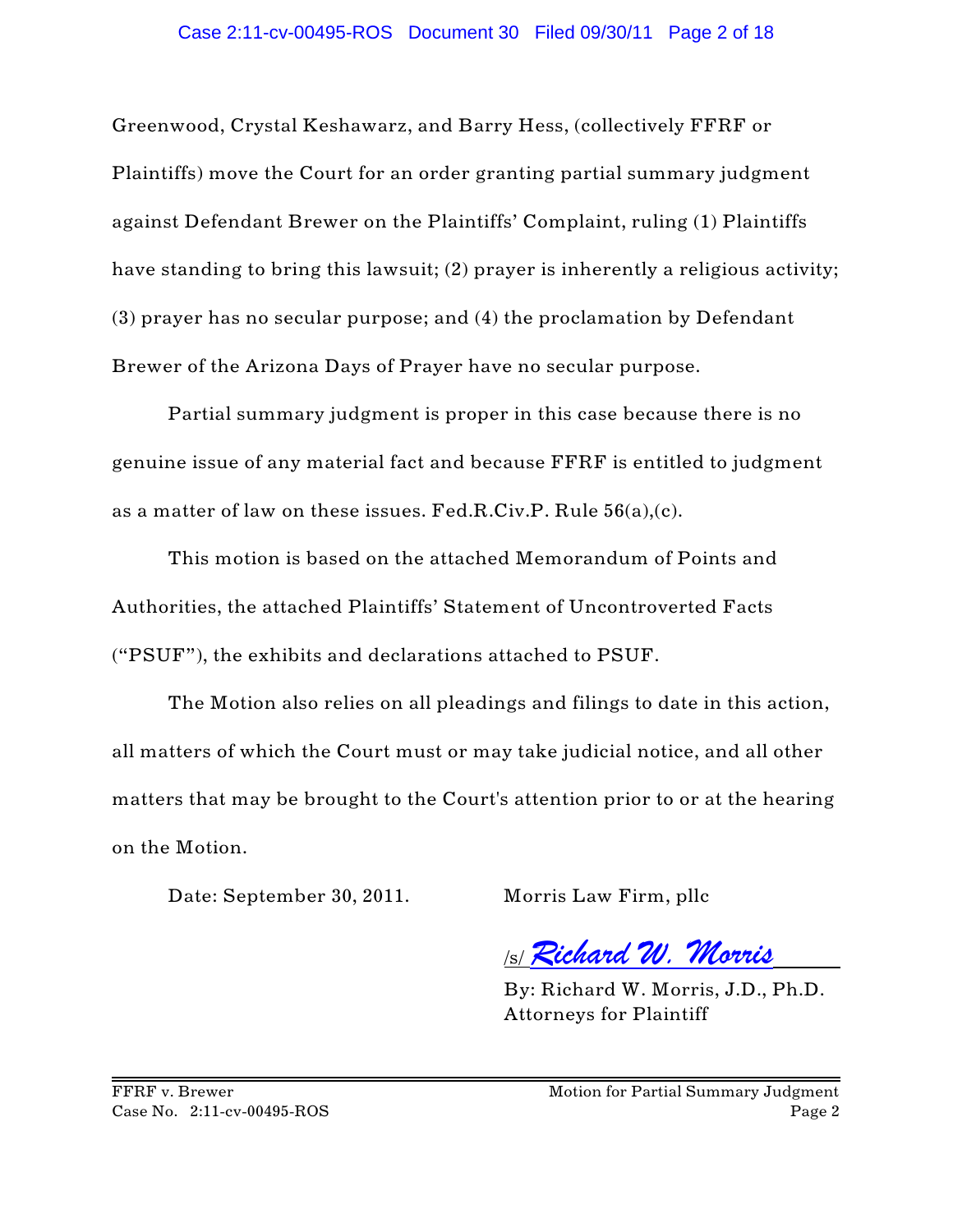# **PLAINTIFFS MEMORANDUM IN SUPPORT OF MOTION FOR PARTIAL SUMMARY JUDGMENT**

#### **Introduction**

Plaintiff FFRF is a Wisconsin non-stock corporation whose principal office is in Madison, Wisconsin; FFRF is a national membership organization whose purposes are to promote the fundamental constitutional principle of separation of church and state and to educate on matters relating to nontheism.

 FFRF has more than 16,000 members in the United States, including more than 400 members in Arizona, and a chapter in Maricopa County, who are opposed to government endorsement of religion in violation of the Establishment Clause of the First Amendment to the United States Constitution. Plaintiffs Mike Wasdin, Michael Renzulli, and Justin Grant reside in Maricopa County, Arizona, are members of FFRF, and are nonbelievers in religion or in one or more gods. Other Plaintiffs are variously Christian, Jewish, Muslim or non-believers but are not members of FFRF.

The Plaintiffs ask this Court to render partial summary judgment against the Defendant Brewer, as authorized by Federal Rule of Civil Procedure Rule 56(a) and Rule 56 (c), for multiple violations of the separation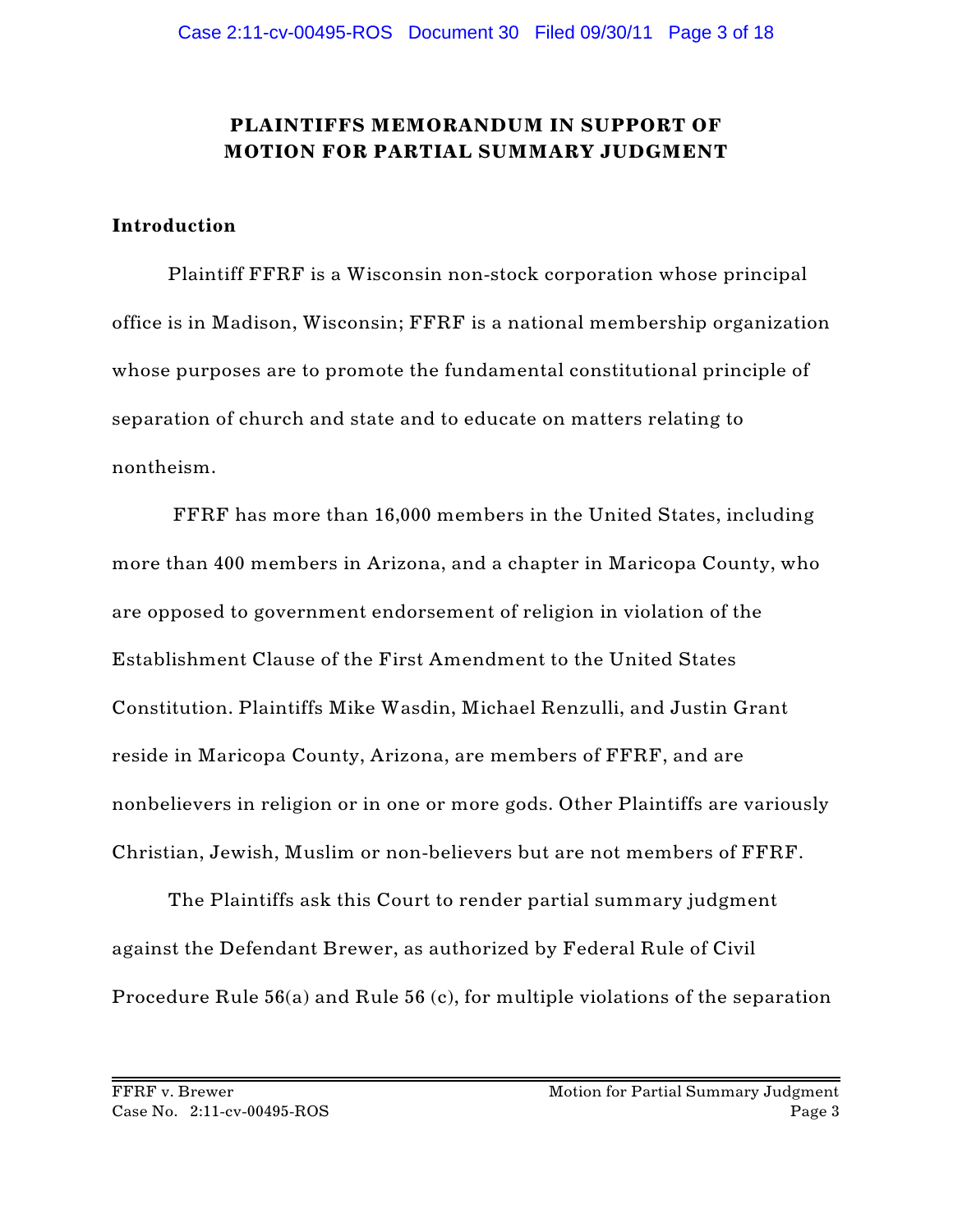of church and state provisions of the Constitutions of the United States and Arizona. Plaintiff reserves the issues of statutory and compensatory damages, and attorneys' fees and costs, for future motions, proceedings or trial.

## **A. Statement of the Case**

Defendant Brewer has issued three proclamations for Arizona Days of Prayer during her tenure as Governor of the State of Arizona.

Plaintiffs argue the proclamations violate the constitutions of both the United States and the State of Arizona in that the proclamations violate the separation of church and state by governmental exhortations to pray and endorsement of religion in general.

To be clear, the Plaintiffs do not demand anyone be forced to come to the same conclusions as have they. Plaintiffs agree Governor Brewer has an individual right to pray as a private person and Plaintiffs oppose laws designed to restrict others from believing as they wish or praying.

The issue is the Day of Prayer proclamations issued by Governor Brewer present an apparent purpose to lend the official support of the government of the State of Arizona to any form of religious or anti-religious idea or activity, and the Plaintiffs contend the proclamations are both dangerous and unconstitutional.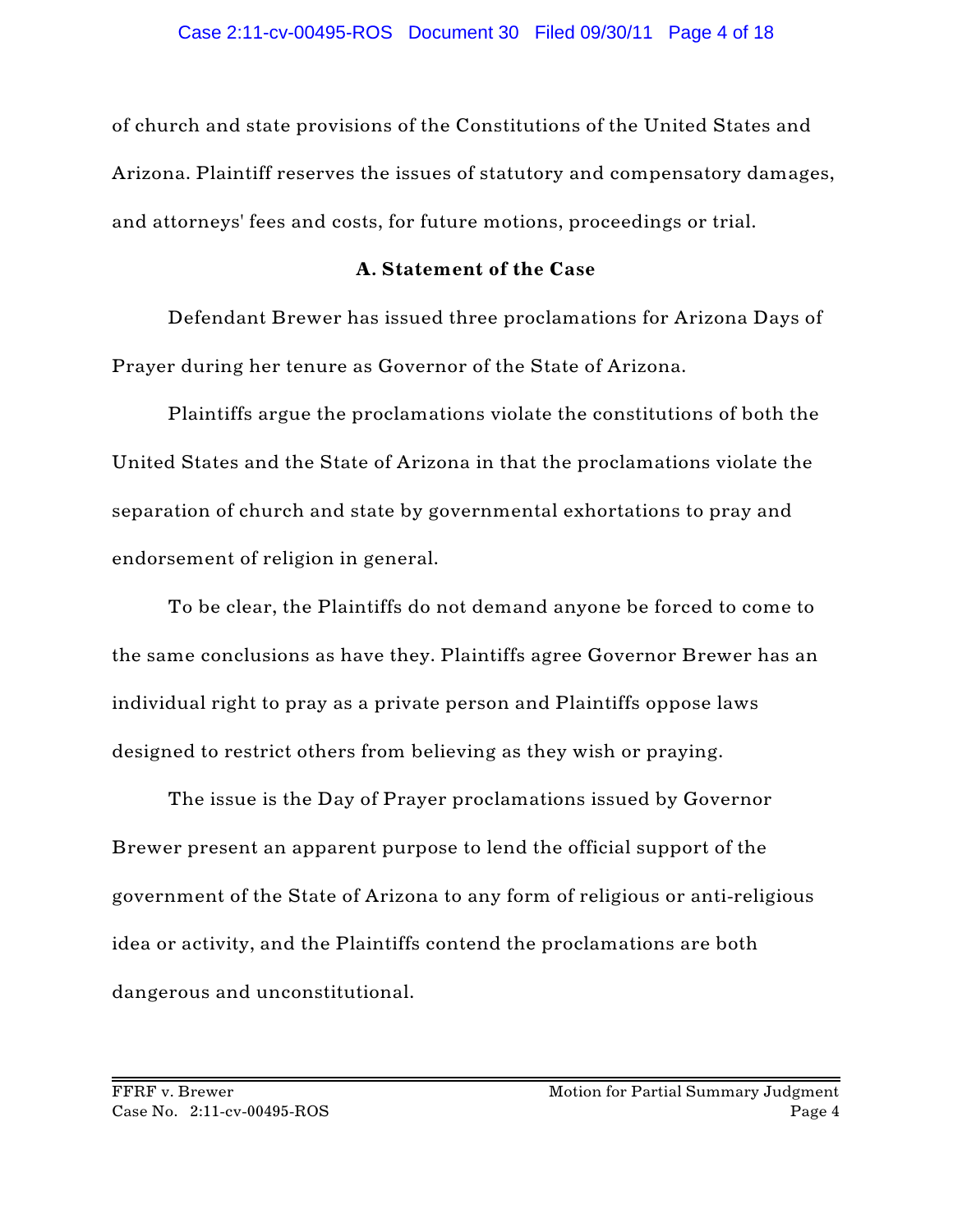The issue goes far deeper than a technicality such as whether a government fax machine was used to promote a religious event. The issue goes to the fundamental principle of separation of church and state. However, the issue does not come before the court until the issue of standing is first resolved.

#### **B. Statement of Facts**

The facts which establish Plaintiffs' action are set forth in the Plaintiffs Statement of Uncontroverted Facts ("PSUF") filed concurrently with this brief as required by the rules of this Court. Rules of Practice of the United States District Court for the District of Arizona, Rule 1.10(l)(1).

Defendant Janice K. Brewer is the governor of the State of Arizona. *See* PSUF, Material Fact 1.

Defendant Janice K. Brewer issued a proclamation for a Day of Prayer on January 17, 2010, declaring that same day to be a "Day of Prayer for Arizona's Economy and State Budget. *See* PSUF, Material Fact 2.

Defendant Janice K. Brewer issued a proclamation for a Day of Prayer on April 21, 2010, declaring May 6, 2010, to be an "Arizona Day of Prayer." *See* PSUF, Material Fact 3.

Defendant Janice K. Brewer issued a proclamation for a Day of Prayer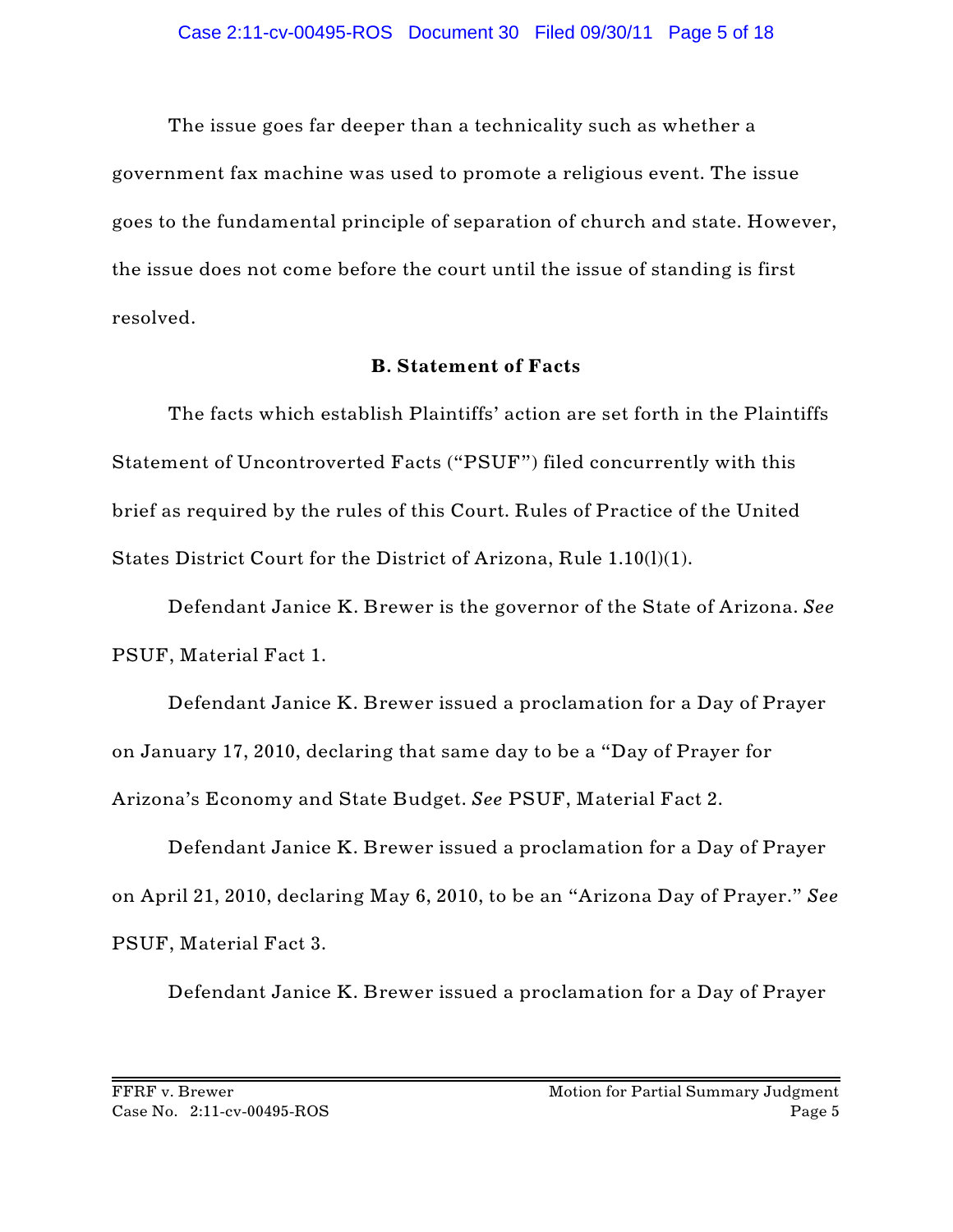on April 29, 2011, declaring May 5, 2011, to be an "Arizona Day of Prayer." *See* PSUF, Material Fact 4.

Defendant Janice K. Brewer issued each of the proclamations for a Day of Prayer in her official capacity as governor. *See* PSUF, Material Fact 2; Material Fact 5.

Defendant Janice K. Brewer issued the proclamation for a Day of Prayer in 2011 upon the request of six Christians. She was in contact with two other individuals from Arizona expressing their support, one of whom explicitly states Christianity as her motivation. No other religions. No nonbelievers. Only Christians. *See* PSUF, Material Fact 6.

Each of the plaintiffs was individually harmed by the proclamations. *See* PSUF, Material Fact 7.

### **C. Summary Judgment Standard**

 Summary judgment is proper in any case where there is no genuine issue of material fact. Fed. R. Civ. P. 56(c); *Celotex Corp. v. Catrett*, 477 U.S. 317, 322 (1986). A plaintiff moving for summary judgment satisfies its burden by submitting summary judgment proof that establishes all elements of its cause of action as a matter of law. *San Pedro v. U.S.*, 79 F.3d 1065, 1068 (11th Cir. 1996). Plaintiff must show that no reasonable trier of fact could find other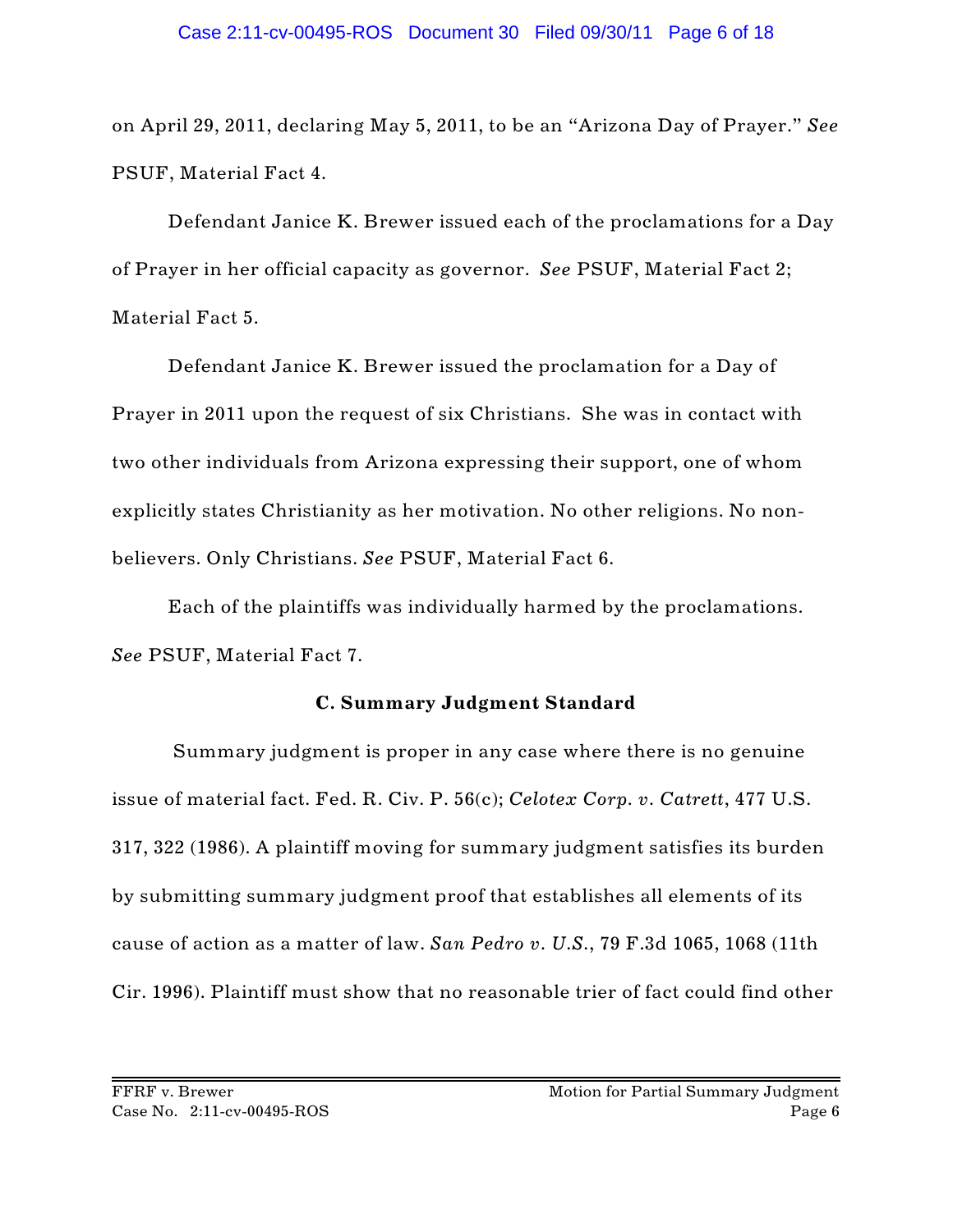than for plaintiff. *Calderone v. U.S.*, 799 F.2d 254, 259 (6th Cir. 1986).

### **D. Argument**

### **1. Plaintiffs Have Standing**

Plaintiffs recognize the federal doctrine of standing focuses on whether a plaintiff can demonstrate some personal legal interest has been invaded by the government. The person must have a personal stake in the outcome of the controversy. Each of the individual plaintiffs here has such a stake, as shown below.

FFRF has more than 16,000 members in the United States, including more than 400 members in Arizona, and a chapter in Maricopa County, and like the American Civil Liberties Union in other cases, is litigating on behalf of its members.

The U.S. Supreme Court acknowledged the difficulties inherent in the analysis of standing: "We need not mince words when we say that the concept of 'Art. III standing' has not been defined with complete consistency in all of the various cases decided by this Court which have discussed it." *Valley Forge,* 454 U.S. at 471, 102 S.Ct. 752. "[Both the constitutional \*929 and prudential components] of standing doctrine incorporate[ ] concepts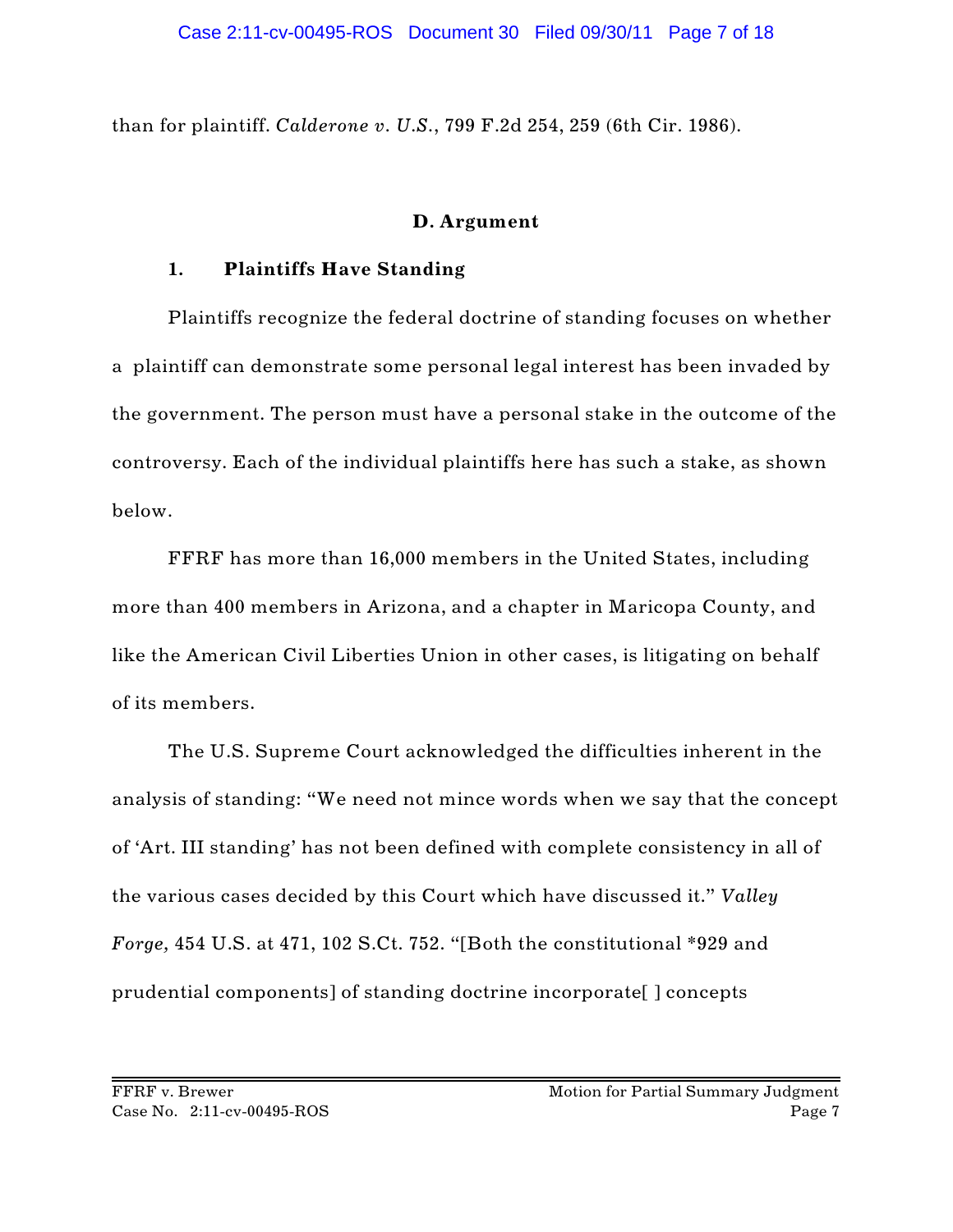concededly not susceptible of precise definition." *Allen v. Wright,* 468 U.S. 737, 751, 104 S.Ct. 3315, 82 L.Ed.2d 556 (1984).

For purposes of the FFRF case at bar, standing exists if the plaintiffs were "subjected to unwelcome religious exercises or were forced to assume special burdens to avoid them." *See ACLU v. Rabun County Chamber of Commerce, Inc.,* ("*Rabun County*"), 698 F.2d 1098, 1108 (11th Cir.1983) quoting *Valley Forge,* 454 U.S. at 487 n. 22, 102 S.Ct. 752 (discussing *Schempp,* 374 U.S. 203, 83 S.Ct. 1560). This court (U.S. District Court for the District of Arizona) approves of the *Raburn County* standard. See *Arizona Civil Liberties Union v. Dunham,* ("AzCLU"),112 F.Supp.2d 927 (2000).

Indeed, the Plaintiffs here were, and are, "subjected to unwelcome religious exercises or were forced to assume special burdens to avoid them." *See* PSUF, Material Fact 8.

The Proclamations for days of prayer (the Proclamations) were publicly displayed in the media. See PSUF, Material Fact 9. The Proclamations are invasive due to the pervasiveness of media coverage. To avoid the Proclamations, Plaintiffs would be faced not with the option of merely altering a travel route, which alone would have been sufficient to establish the necessary injury in fact for standing in an establishment clause case. *Buono v.*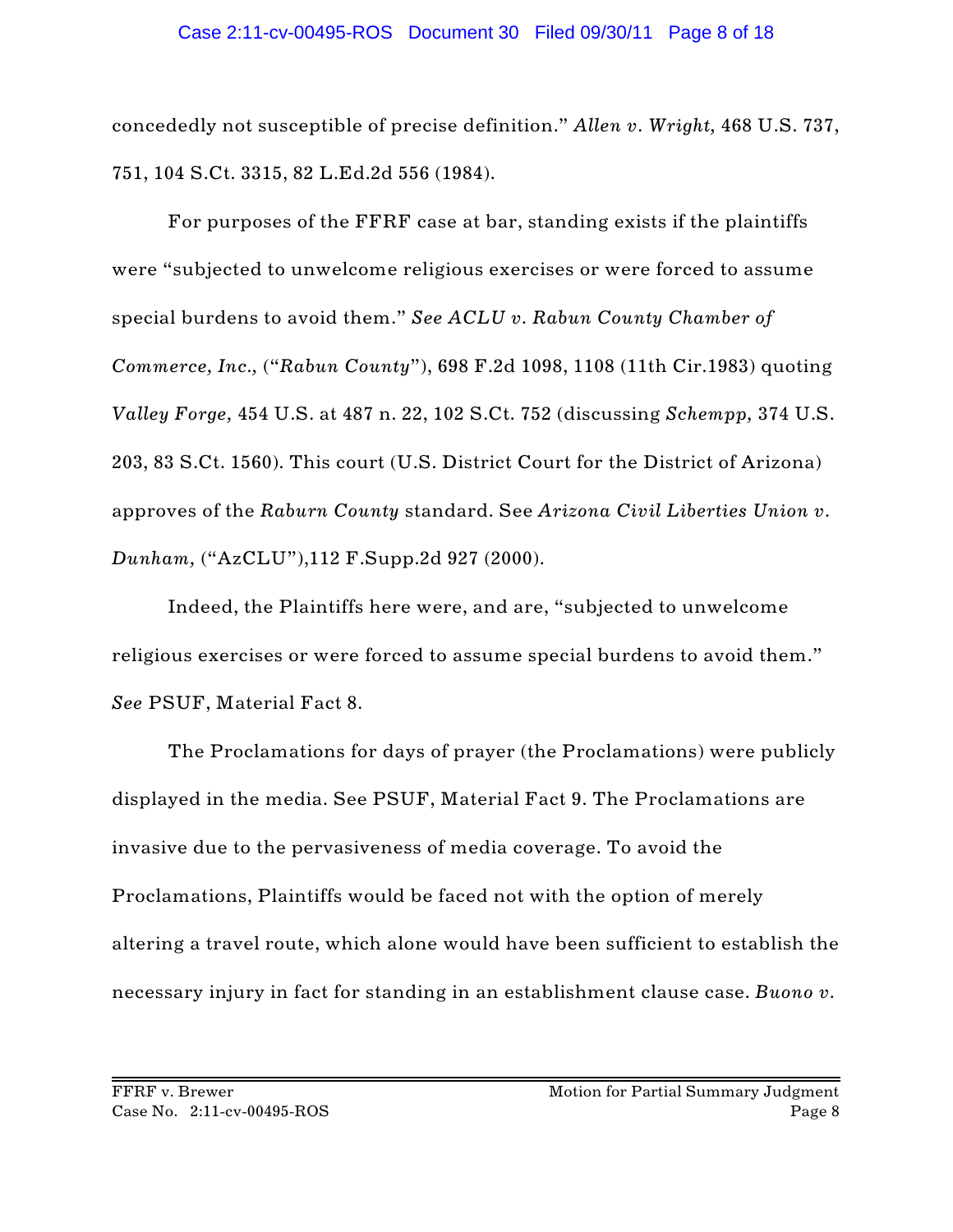*Norton*, 212 F.Supp.2d 1202, 1212 -1213 (C.D.Cal., 2002).

Rather, they would need to avoid the media, in all forms—entirely, including the internet—an option close to impossible in this age. See PSUF, Material Fact 9. Moreover, no such avoidance is required. See *Suhre v. Haywood County*, 131 F.3d 1083, 1088 (4th Cir.1997).

Feelings of unwelcomeness and subordinate status may be even greater in the action at bar than when the mayor of a town issues a proclamation because the Proclamations were issued by the Governor, the highest elected official in the State of Arizona. See *Saladin v. City of Milledgeville,* 812 F.2d 687, 690 (11th Cir.1987) dealing with the inclusion of the word "Christianity" on a city seal.

Like the plaintiffs in *Saladin,* the Plaintiffs' residency in Arizona placed them into unwelcome direct contact with the Proclamations. The plaintiffs here have more than an abstract interest in seeing the State of Arizona observe the Constitutions of Arizona and the United States: they are citizens of the state and directly affronted by the Proclamations. See PSUF, Material Fact 11.

The Plaintiffs also suffered the particularized injury of feeling unwelcome and excluded by the state wherein they reside. See PSUF,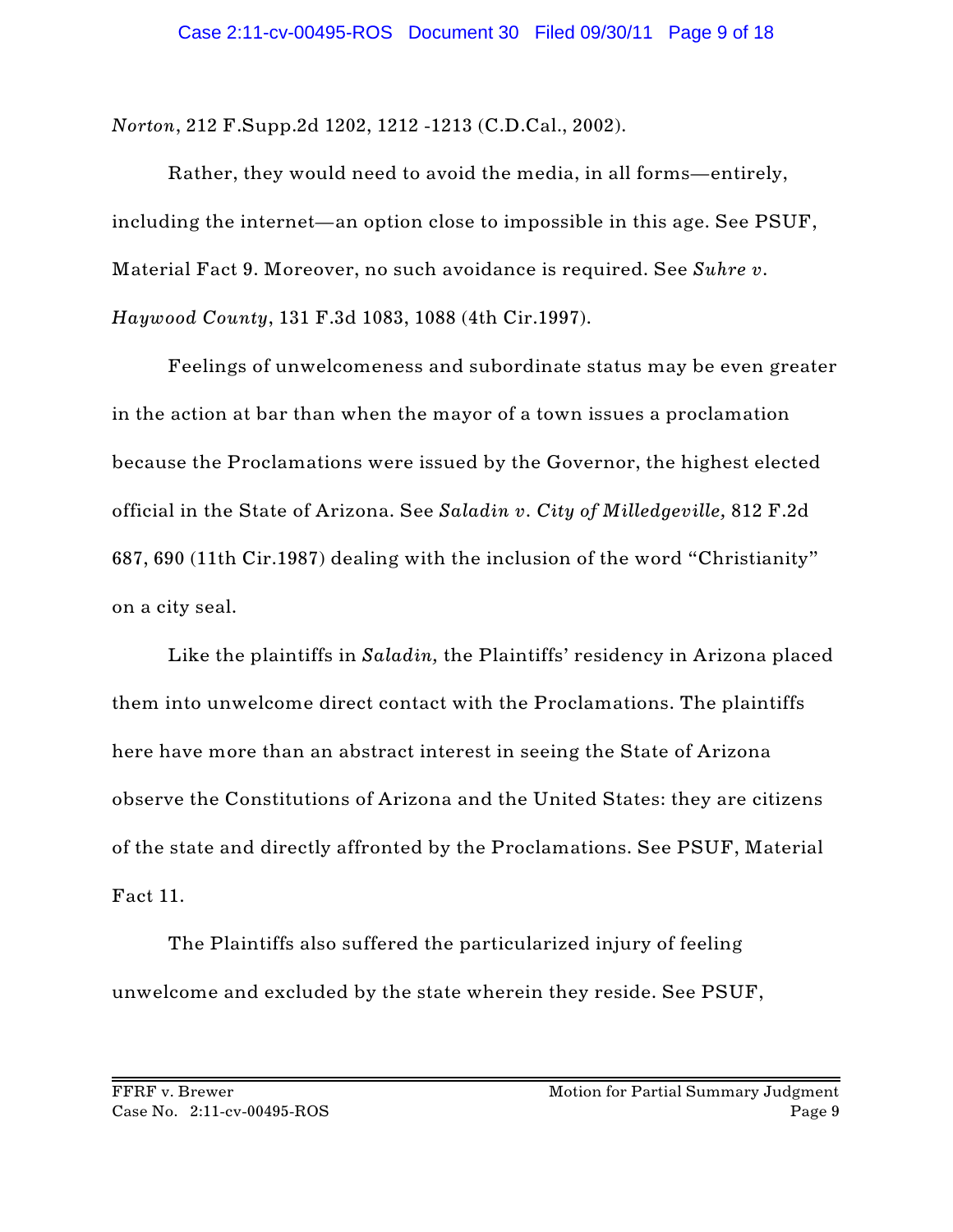Material Fact 10.

The stigmatization and denigration suffered by Plaintiffs is similar to that of being members of a racial minority as a result of discriminatory governmental conduct and supports standing. In essence, the Plaintiffs—atheists and believers alike—face stigmatization and denigration as an intellectual minority equally severe as the stigmatization and denigration faced by racial minorities. See PSUF, Material Fact 12.

# **2. The Uncontroverted Evidence Establishes Prayer Is Inherently a Religious Activity**.

The two best known religious activities are prayer and sacrifice. Fortunately, we deal here only with the former. What is the meaning of "pray" and "prayer"? As a verb, the Merriam-Webster dictionary (a source previously cited by the Defendant) says:

transitive verb

1: entreat, implore often used as a function word in introducing a

question, request, or plea

2: to get or bring by praying

intransitive verb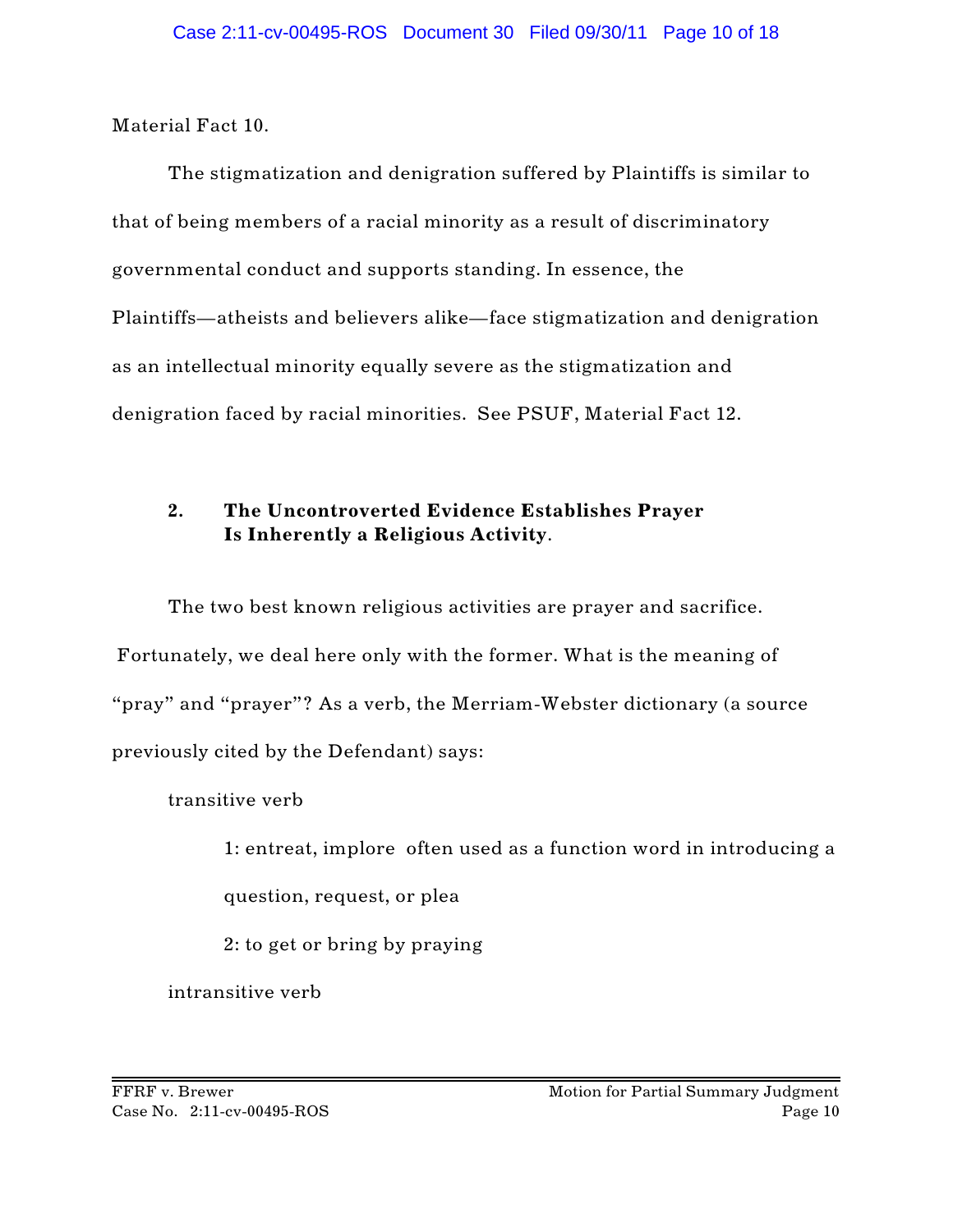1: to make a request in a humble manner

2: to address God or a god with adoration, confession,

supplication, or thanksgiving

http://www.merriam-webster.com/dictionary/pray

The Oxford English Dictionary, says:

# noun

1. a solemn request for help or expression of thanks addressed to God or an object of worship: I'll say a prayer for him; a commitment to a life of holiness through prayer and Bible-reading (prayers) a religious service , especially a regular one , at which people gather in order to pray together: 500 people were detained as they attended Friday prayers; an earnest hope or wish: it is our prayer that the current progress on human rights will be sustained

http://oxforddictionaries.com/definition/prayer?region=us

verb

1. [no object]

address a solemn request or expression of thanks to a deity or other object of worship: the whole family is praying for Michael [with object]: pray God this is true wish or hope strongly for a particular outcome or situation: after several days of rain, we were praying for sun [with clause] : I prayed that James wouldn't notice

# adverb

formal or archaic

 used as a preface to polite requests or instructions: pray continue used as a way of adding ironic or sarcastic emphasis to a question: and what, pray, was the purpose of that?

http://oxforddictionaries.com/definition/pray?region=us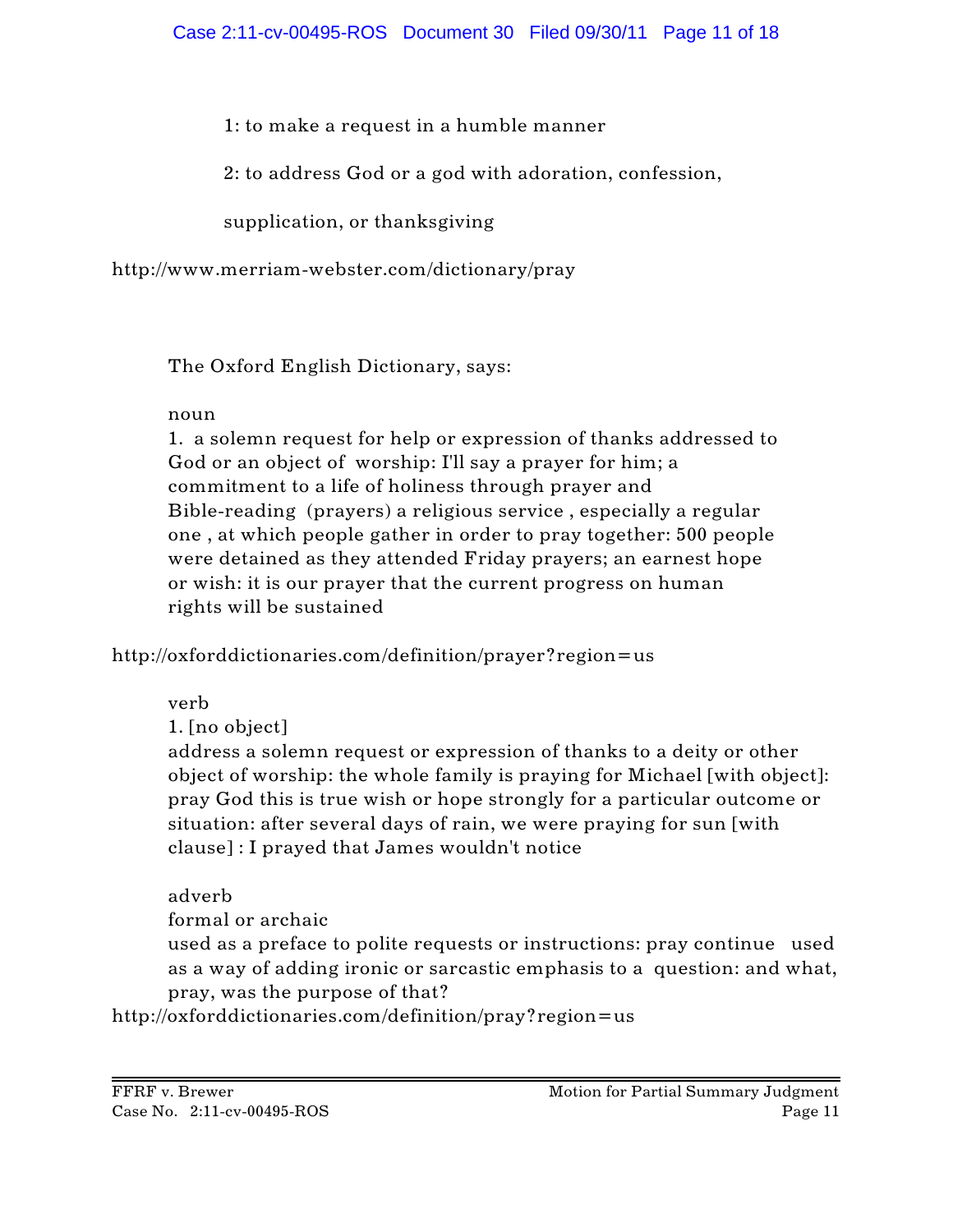Defendant Brewer, contrary to the commonly understood definition of prayer, denied prayer has no secular purpose and objected "to the extent it calls for a legal conclusion." See PSUF, Exhibit 7, Governor Brewer's Response Request for Admissions, Response to Request 9, page 4.

Whatever may be the subjective intent of the Governor, the objective manifestation of the various proclamations for days of prayer convey a government endorsement at best, and proselytizing at worst, of religion in general and her interpretation of the Christian religion in particular.

Prayer is commonly understood to be a form of religious practice that seeks to activate a volitional rapport to God or spirit through deliberate practice. For example, the Catholic Encyclopedia defines prayer as:

 "[a]n act of the virtue of religion which consists in asking proper gifts or graces from God. In a more general sense it is the application of the mind to Divine things, not merely to acquire a knowledge of them but to make use of such knowledge as a means of union with God. This may be done by acts of praise and thanksgiving, but petition is the principal act of prayer."

http://www.newadvent.org/cathen/12345b.htm

While other sects of Christianity and other religions may have slightly different definitions, it is fair to say the Catholic definition is representative of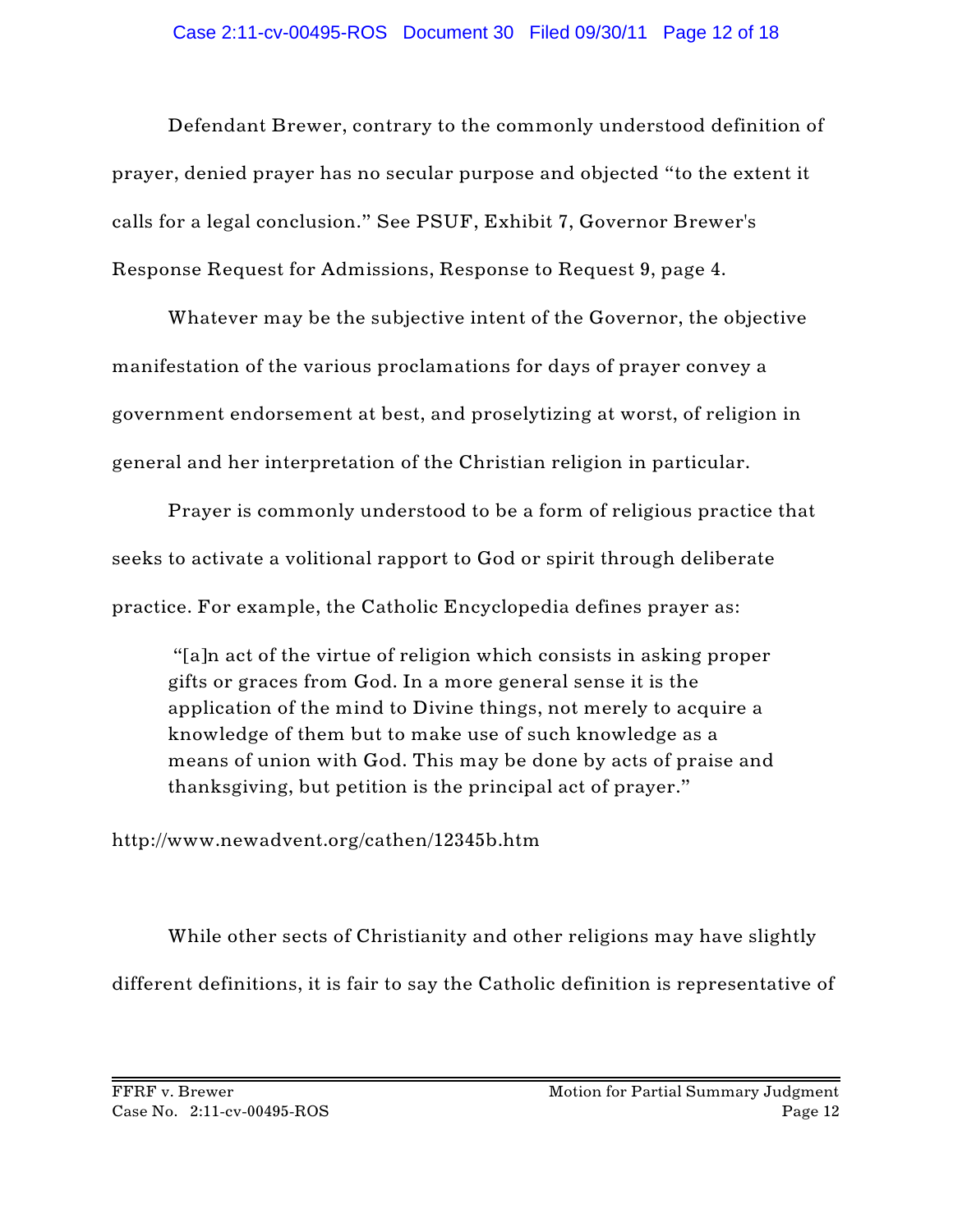the common understanding of the meaning of prayer.

Indeed, the very words of the January 17, 2010 proclamation, on their face, were intended to be commonly understood as a religious practice to activate a volitional rapport with God or a spirit through deliberate practice of prayer. Words such as a day of prayer "to humbly ask God for His forgiveness, blessings and guidance" and

[T]hroughout this day of prayer, we ask for God's favor, blessing, wisdom and guidance to rest upon our state government, businesses and our citizens, that God would guide our state government leaders to resolve the state's budget deficit, renew the vitality of our state's economy and that God would aid and empower the citizens and businesses in our state and in our nation.

She ended as follows: "I, Janice K. Brewer, Governor of the State of Arizona, do hereby proclaim January 17, 2010 as a "Day of Prayer for Arizona's Economy and State Budget" and " encourage all citizens to pray for God's blessings on our State and our Nation." PSUF, Exhibit 2. Emphasis added.

A government may not exhort, encourage, or extol the citizens to pray.

The U.S. Supreme Court sums up the required position of government thusly:

The wholesome 'neutrality' of which this Court's cases speak thus stems from a recognition of the teachings of history that powerful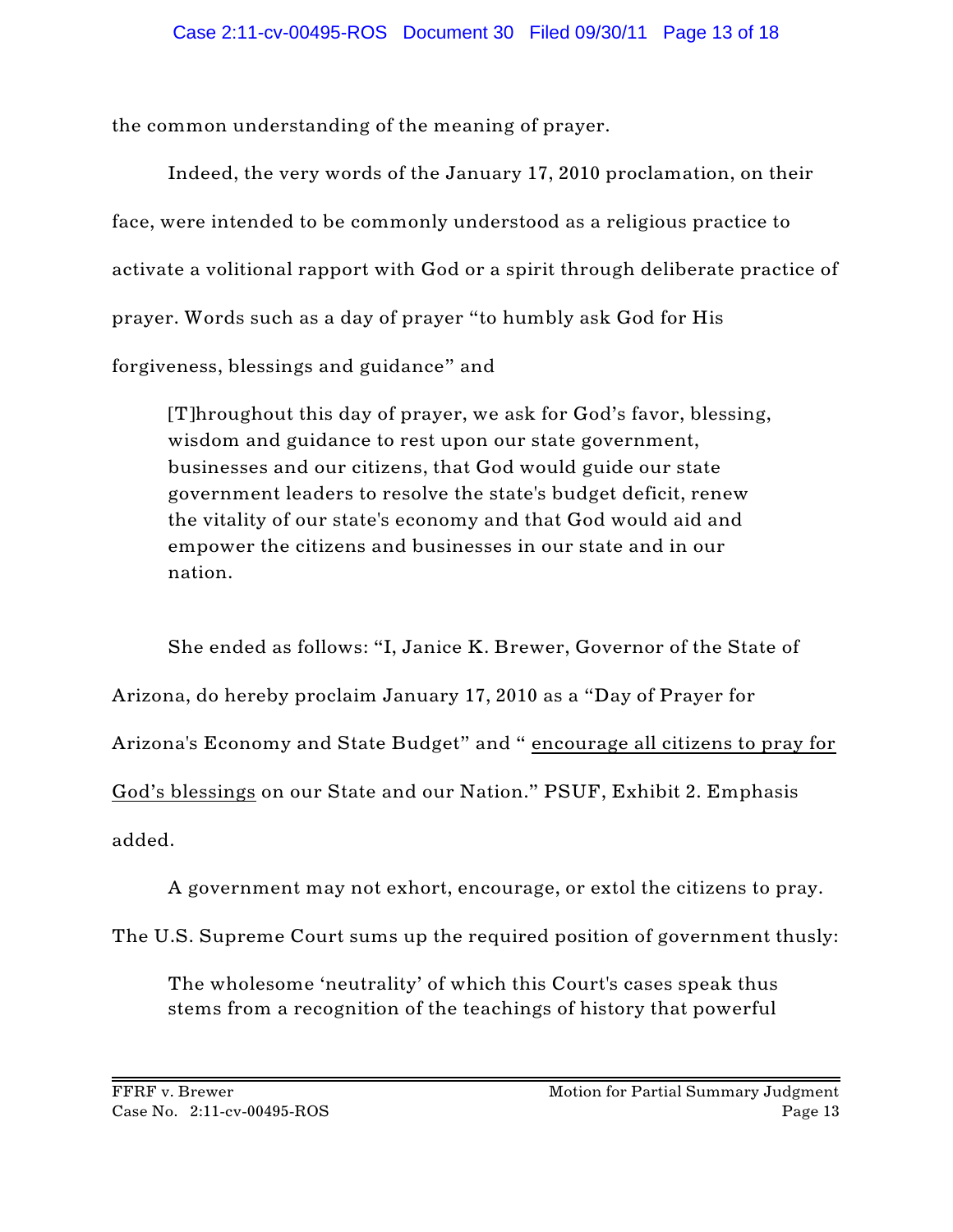sects or groups might bring about a fusion of governmental and religious functions or a concert or dependency of one upon the other to the end that official support of the State or Federal Government would be placed behind the tenets of one or of all orthodoxies. This the Establishment Clause prohibits. And a further reason for neutrality is found in the Free Exercise Clause, which recognizes the value of religious training, teaching and observance and, more particularly, the right of every person to freely choose his own course with reference thereto, free of any compulsion from the state. This the Free Exercise Clause guarantees. *School Dist. of Abington Tp., Pa. v. Schempp*, 374 U.S. 203, 222, 83 S.Ct. 1560, 10 L.Ed.2d 844 (1963)

There can be no misreading of the intent and commonly understood meaning of the words in the proclamations. But, assuming *arguendo*, the Governor meant a moment of reflection as she stated in her Answers to Interrogatories (See PSUF, Exhibit 8, page 5, Response to Interrogatory Number 2), her News Release of May 6, 2010, ("[L]et us join together to thank God for the many blessings He has bestowed upon us." See PSUF, Exhibit 4) and News Release of May 5, 2011 (She quotes Psalms 91:1 and says "[L]et us join together and give praise for the many blessings He has bestowed upon us." See PSUF, Exhibit 6) make explicit she was not conveying a secular message but solely one of religious meaning, thus demonstrating her "private" discovery response and her public statements are mutually exclusive.

Dr. John Compere, a former ordained minister, unequivocally states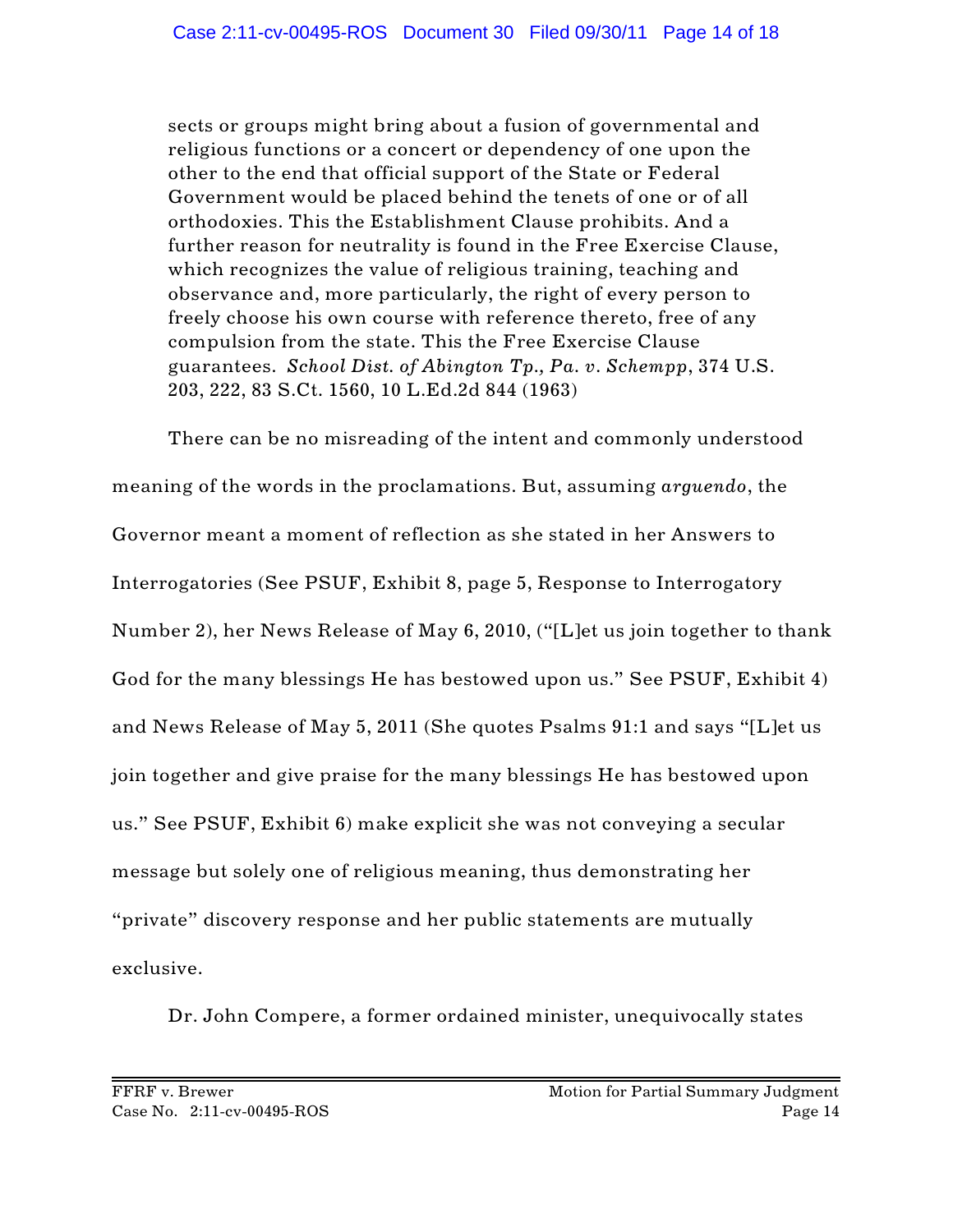"prayer is inherently a religious activity." See PSUF, Exhibit 20, ¶ 8.

 Plaintiffs argue no reasonable trier of fact could find other than prayer is inherently a religious activity.

## **3. The Uncontroverted Evidence Establishes Prayer Has No Secular Purpose**.

Dr. John Compere, a former ordained minister, states in his expert opinion "prayer has no secular purpose." See PSUF, Exhibit 20, ¶ 9.

Defendant Brewer refused to admit or deny prayer is a religious activity

by claiming to admit or deny calls for a legal conclusion. *See* PSUF, Exhibit 7,

Governor Brewer's Response Request for Admissions, Response to Request

10, page 4.

The Plaintiffs are asking this Court to make that legal conclusion.

The Plaintiffs, theists and atheists alike, are aware of no secular purpose for prayer. See PSUF, Material Fact 13.

# **4. The Uncontroverted Evidence Establishes The Proclamations by Defendant Brewer of Arizona Days of Prayer Have No Secular Purpose**

The Day of Prayer proclamations of April 21, 2010 and April 29, 2011,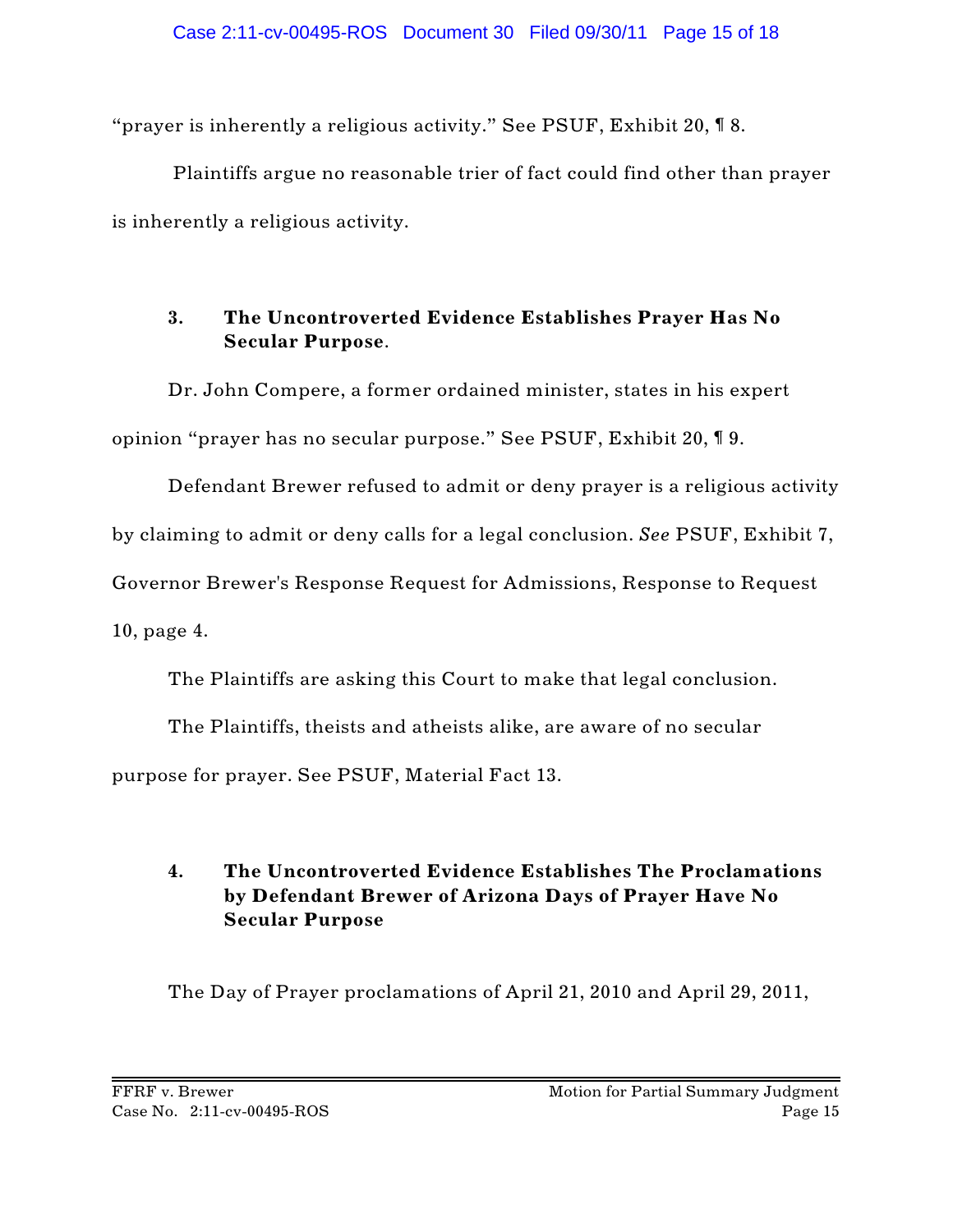#### Case 2:11-cv-00495-ROS Document 30 Filed 09/30/11 Page 16 of 18

each have five clauses leading to the actual proclamation. Four of which expressly relate to religion or prayer or both, and one appears to give homage to the armed forces, all of which lead to the proclamation of the Arizona Day of Prayer. *See* PSUF, Exhibits 2 and 3.

The Day of Prayer Proclamation of January 17, 2010, expressly "encourages all citizens to pray for God's blessings on our state and nation." *See* PSUF, Exhibit 2.

None of the Proclamations, on their face, has a secular purpose.

Whether or not praying is obligatory is not the issue. This is the fallacy of diversion. The issue is whether government should ever endorse, in any manner whatsoever, religion because the force of government is always behind veil.

### **E. Conclusion**

Plaintiffs understand the issue of separation of church and state is a "hot potato," and courts generally avoid the issue by dismissing cases for lack of standing, holding the matter is similar to an unhappy taxpayer complaining about some particular expenditure. However, the case at bar is not similar to a tax case, where the lack of standing rests upon the individuals not being harmed differently in a *de minimus* manner from all other citizens.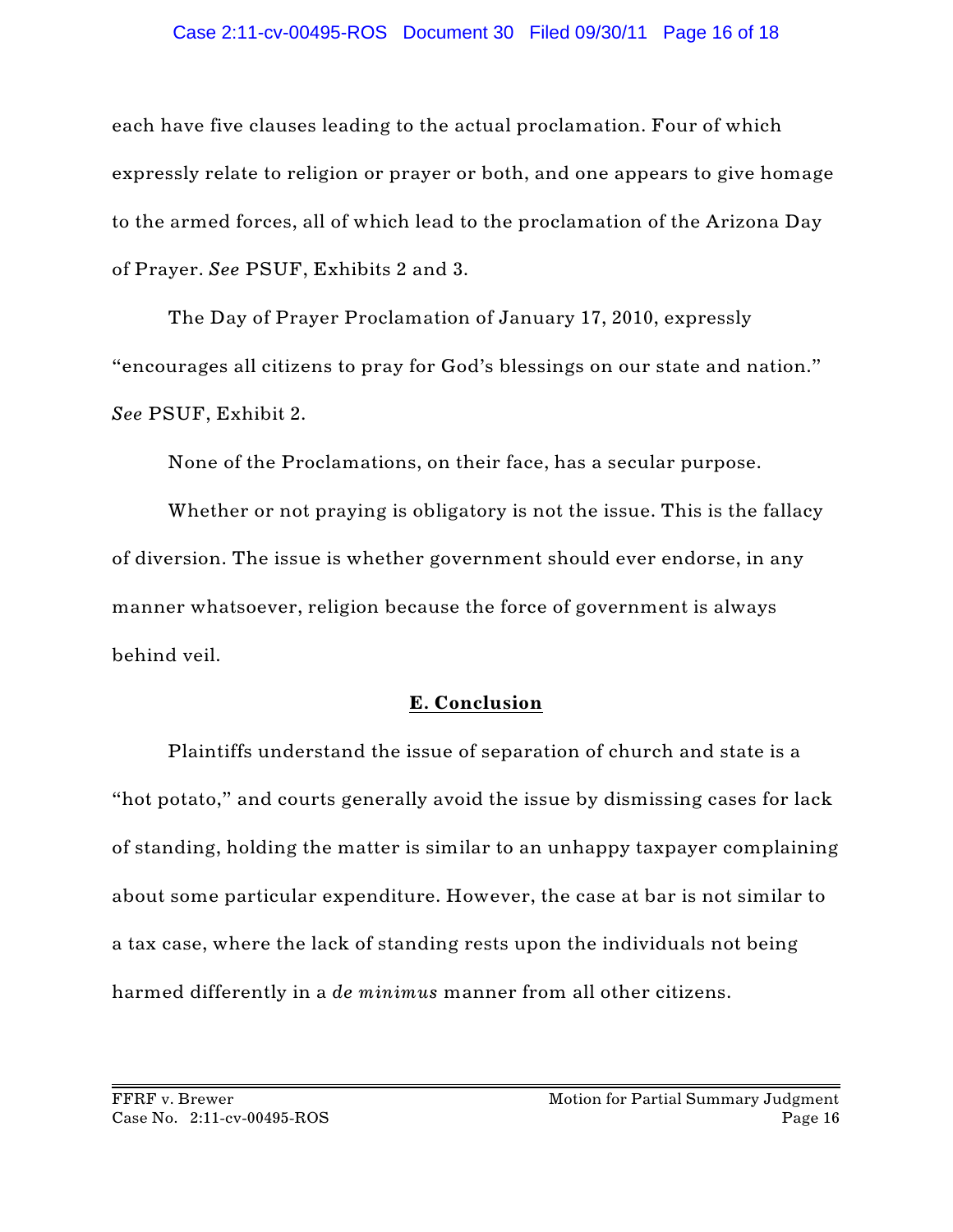The Plaintiffs in this case suffered, and continue to suffer, individually and personally as set forth above by a direct violation of the Constitutions of the United States and the State of Arizona and 42 U.S.C 1983.

The importance of the FFRF case at bar was well stated by Mr. Justice Jackson in *West Virginia Board of Education v. Barnette*, 319 U.S. 624, 628, 63 S.Ct. 117, 1185, 87 L.Ed. 1628 (1943):

The very purpose of a Bill of Rights was to withdraw certain subjects from the vicissitudes of political controversy, to place them beyond the reach of majorities and officials and to establish them as legal principles to be applied by the courts. One's right to … freedom of worship … and other fundamental rights may not be submitted to vote; they depend on the outcome of no elections.

For the reasons as explained above and established by the evidence submitted concurrently, Plaintiffs ask the court to grant this motion and render partial summary judgment in favor of Plaintiffs claims that (1) Plaintiffs have standing to bring this lawsuit; (2) prayer is inherently a religious activity; (3) prayer has no secular purpose; and (4) the proclamations by Governor Brewer for Arizona Days of Prayer have no secular purpose.

Date: September 30, 2011. **Morris Law Firm, pllc**

Respectfully submitted,

/s/ *Richard W. Morris*

By: Richard W. Morris, J.D., Ph.D. Attorneys for Plaintiffs